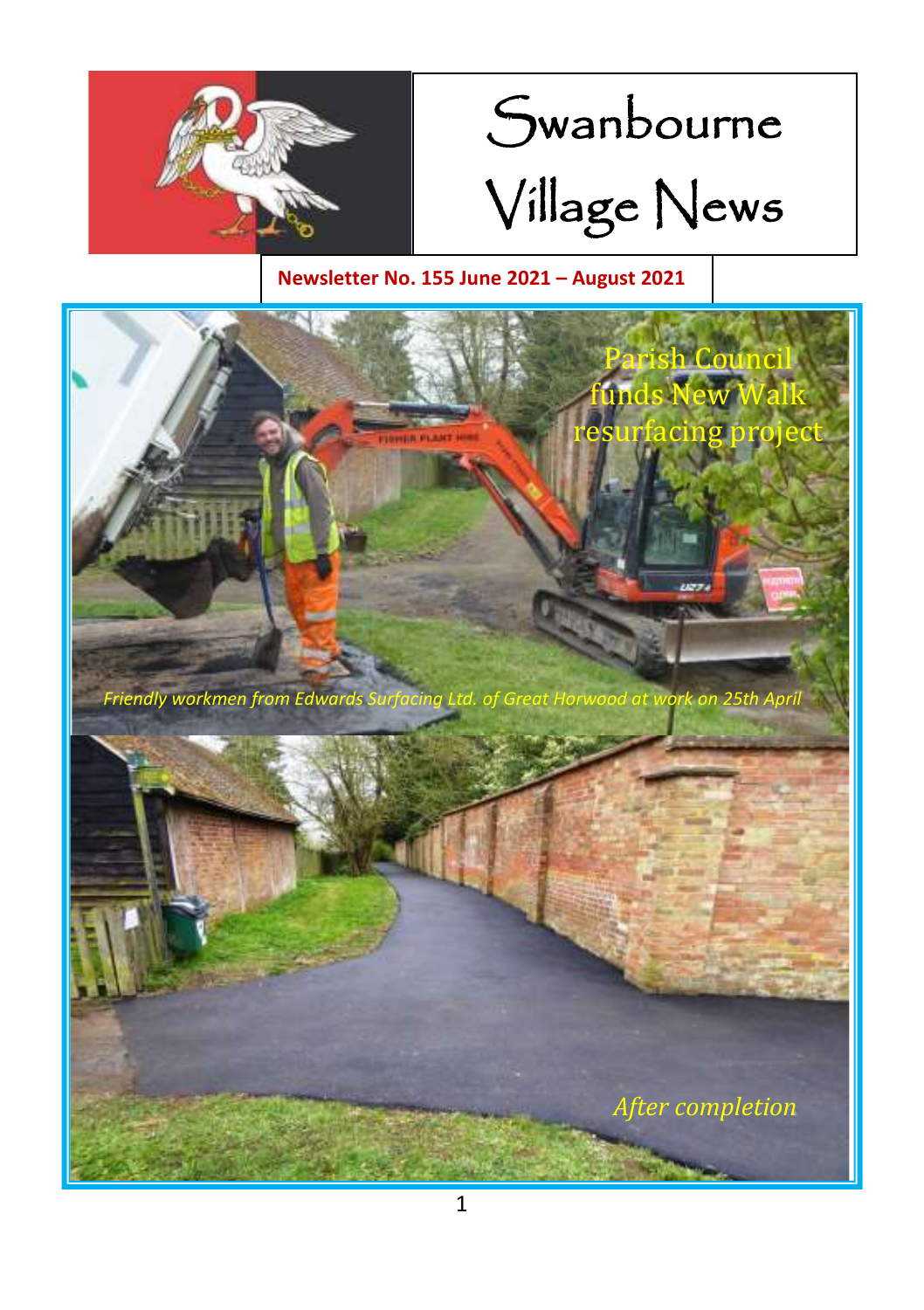

Swanbourne Community Association (SCA) We are pleased to announce the following event on Saturday, 29<sup>th</sup> May



Invitation to a **Teddy Bears Picnic** 

3 pm on Saturday May 29th

#### in the

# **Millennium Wood**

by the playing field (If wet, in the Parish Church)

> All babies, toddlers & carers welcome. **Bring your teddy** and a picnic.

Contact Frankie on (01296) 720454 for more details.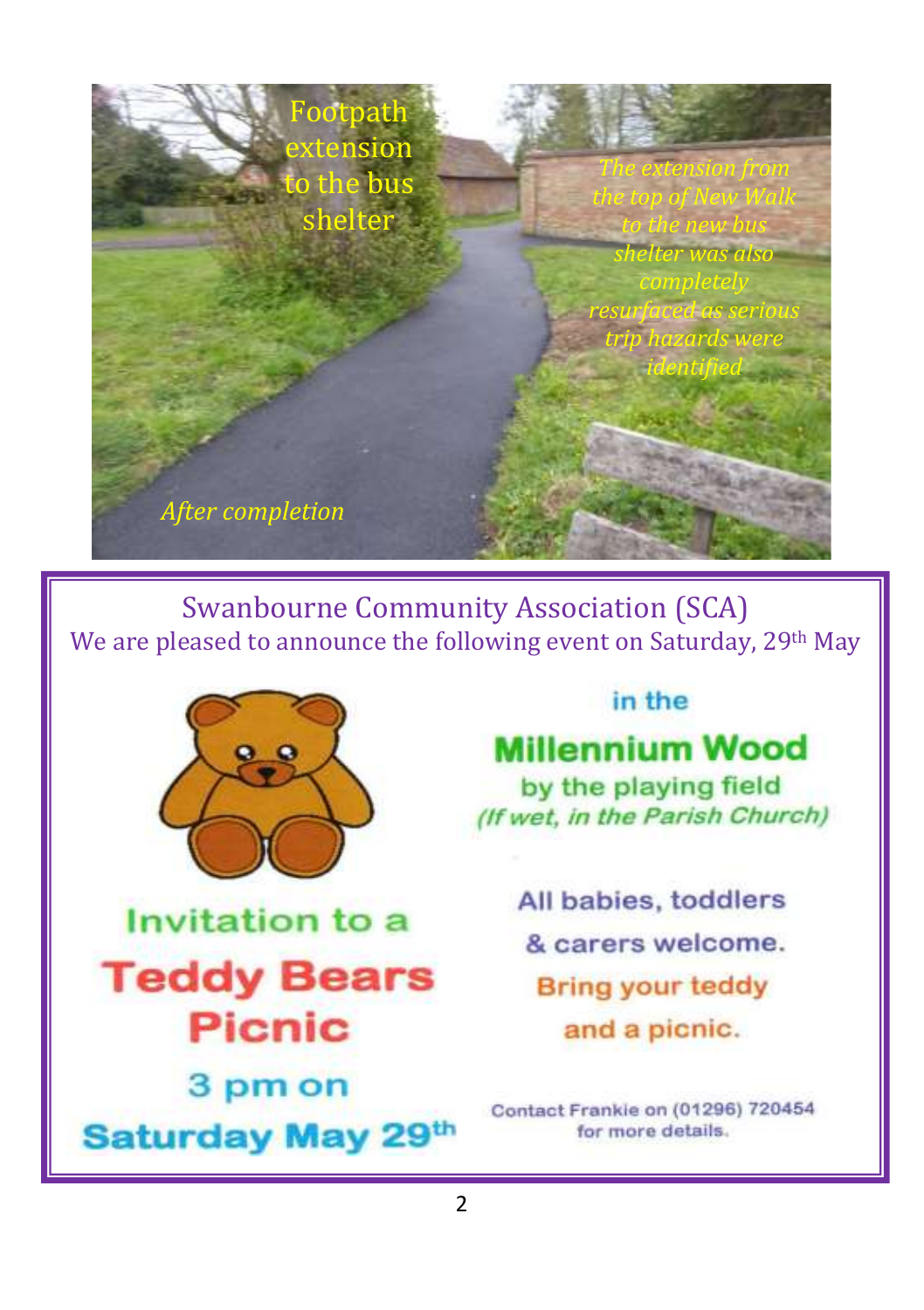#### **DIARY DATES**

*Please note that all diary dates below assume that lockdown relaxations planned for 21st June will remain on schedule.*

**Sat 29th May – Teddy Bears picnic at 3pm in Millennium Wood (see p 2) Sat 5th June - Swanbourne Litter pick starting at 10am (see p 15) Mon 7th June - SCA Afternoon Tea in the Village Hall Sat 26th June – Church Fete in village hall garden, starts at 2pm (see p 16) Sun 4th July – Cricket match against Mursley (see p 14) Mon 5th July - SCA Afternoon Tea in the Village Hall Sat 17th July - Swanbourne Sports Day (see p 14) Sun 18th July – Cricket match against Drayton Parslow (see p 14) Mon 2nd Aug - SCA Summer Lunch, 12.30pm in the Village Hall Mon 6th Sep - SCA Afternoon Tea in the Village Hall** 

#### **Parish Council - Chairman's Annual Report 2020-21**

#### *by Clive Rodgers*

It is May 2021, and as I have just stood down as Parish Council Chairman, this will be my final annual report.

Late spring and early summer last year were marked by the easing of the first lockdown. At first, we received queries about legalities and what was and was not allowed during lockdowns, but that eased as time went on.

We were living in circumstances which were unusual, to put it mildly, in that many people were working from home or on furlough. As self-employment became harder, however, it was now that Dave Thrower started a gardening business, helping out the Parish Council with some strimming and mowing of the picnic areas of Millennium Wood and with the general maintenance of the playing field and other parts of the village on an ad hoc basis. By the time we had reached the end of the summer, the play area part of the playing field had been repaired and was back in full use as the lockdown had fully eased.

By September, 2020, we seemed to be getting back to normal as schools were fully open again but unfortunately, this could not last as another wave of the virus began to hit us with the advent of the more contagious Kent variant.

By December we were back in lockdown and schools closed once more, not reopening until 8th March 2021. For many of us home working again became essential. However, by the time we reached April, 2021, Dave's work in his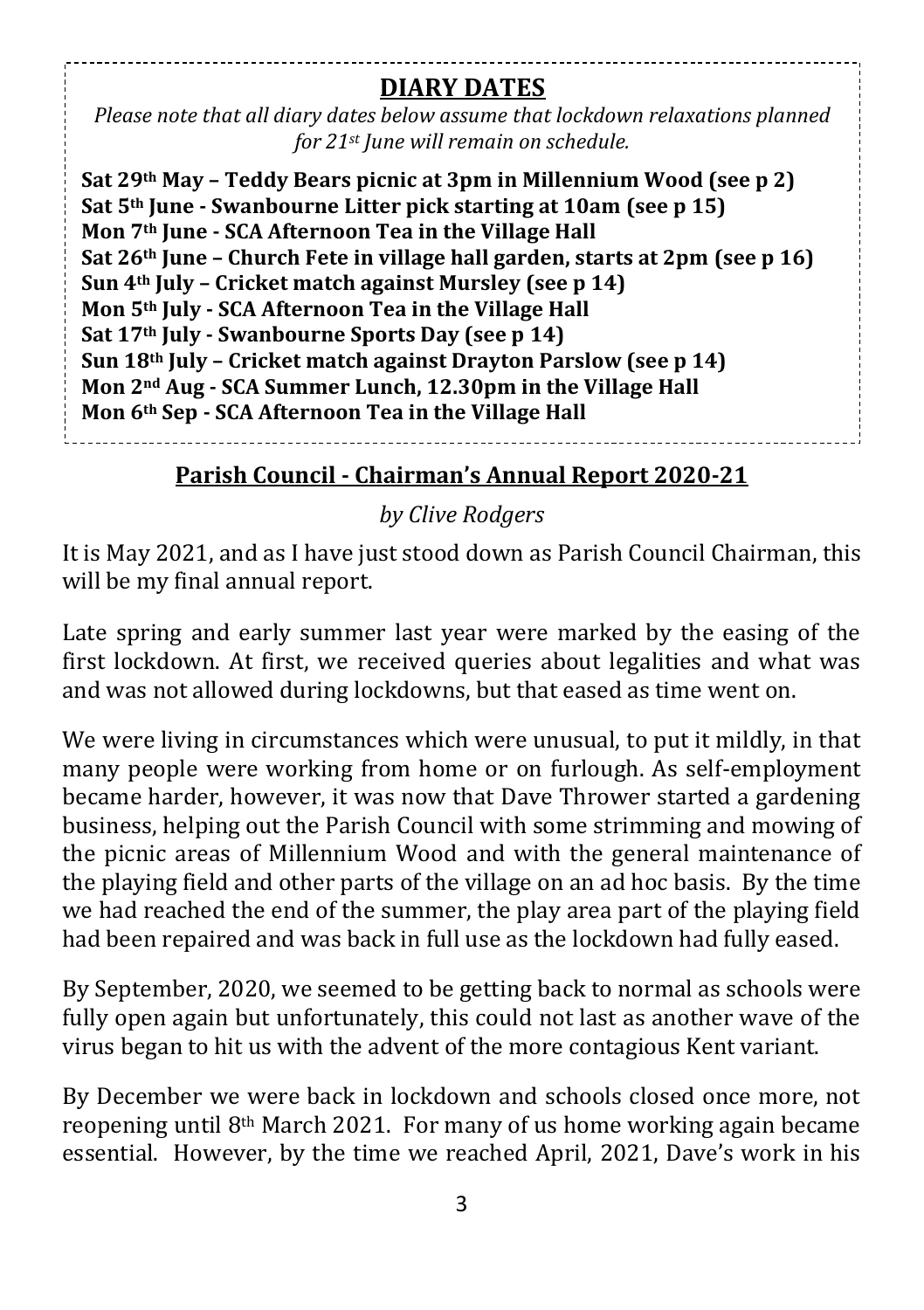traditional business of *Redshift Media* had resumed, so his gardening business closed. Our thanks go to Dave for everything he's done for the village.

The social distancing requirements meant that the annual Parish Assembly held in the Village Hall which normally takes place between March and May could not take place. I would therefore like to take this opportunity to give you a written summary of our work over 2020 and 2021 to date.

**Bus Shelters** – The second bus shelter had been completed in November 2019 at the top of New Walk. The John Price memorial bench had been relocated to a new concrete base next to the shelter. In October 2020 a light was installed with a sensor. The light comes on at dusk if somebody is waiting in the shelter (when movement is detected). Last autumn, the subsided section of public footpath close to the Village Hall bus shelter was finally replaced by Buckinghamshire Council.

**New Walk Footpath** – The tarmac surface of New Walk has been deteriorating for several years and by December 2020 the deterioration had intensified. Sections of the footpath had come away completely, exposing clay below which was very slippery and water retentive. The footpath was starting to become a health and safety hazard, so something had to be done. At the start of 2021, I began meeting contractors and obtaining quotes then project managed it myself. Completion was in late April.

**Playing Field and Playground Equipment** – The last year has been a difficult time, with the tennis court often closed. The two new rubbish bins occasionally overflowing as now Buckinghamshire Council's refuse contractors sometimes missed us. We still have some money ring fenced as part of the original playing field regeneration project, with which we will need to look at replacing some of the defective tennis court netting or instead installing a tennis wall.

**Swanbourne Memorial Gardens** – These have been well maintained by Phil and Sylvia Dalton over the last year. However, the bark on the paths has been breaking down over the last two years to expose areas of base liner. A speculative visit to Brook Farm aggregates of Winslow enabled me to secure two loads of pine bark and I would like to thank the owner, Garry Kemp, for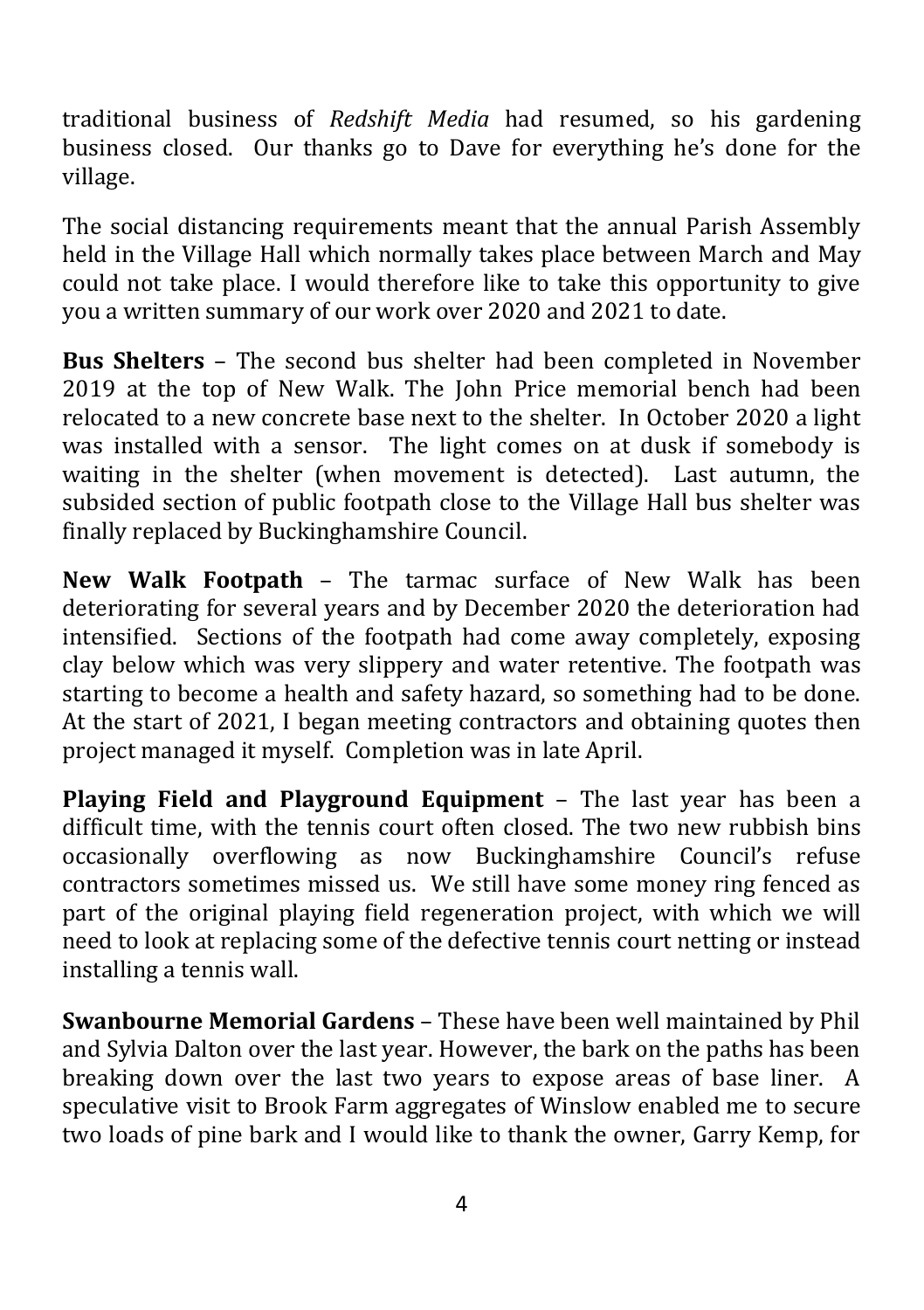supplying £105 worth of bark to us for no charge. This new bark was laid in April 2021. However, we still need more.

**Oxford to Cambridge Expressway –** As it stood, the Oxford to Cambridge Expressway proposals were paused for review. However, in March 2020 the scheme was formally cancelled by Grant Shapps (the Transport Secretary). I've written several letters myself and attended meetings about this, and I extend my thanks go to all who persisted in their opposition to the scheme.

**East - West Rail** – Sadly, in September 2020 the original Swanbourne railway station (built and opened by the Buckinghamshire Railway in 1850- 51) was demolished and the track was lifted. Reginald G. Waters, a resident at the Station House for many years, was re-housed in the summer of 2020. The new railway (planned for operation by 2023-24) has unfortunately led to an increase in local heavy goods traffic and periodic closures of local roads as the projects progresses. It seems that we just have to put up with that.

**Traffic Studies** – Helen Cleaveley is also standing down from Swanbourne Parish Council after spending six years as the Councillor in charge of traffic issues and studies. Helen has organised and overseen the traffic feasibility options with Ringway Jacobs over the last year and still plans to maintain her interests through the Speed Watch programme (see article, 'A Safer Swanbourne' P. 6).

**Standing Orders** – An updated copy is published on the PC website.

**Grass cutting and strimming –** We have been using Lynch Garden Services since last autumn and they do a great job with our verges, the playing field and Millennium Wood. As Parish Council specialists they do similar work for other local villages (e.g. Whitchurch, North Marston, Granborough, Padbury).

**Swanbourne Village Community Facebook Group** – Over the last year, Deborah Barrow and Rosemary Andrew have provided helpful advice and they continue to do a fantastic job as administrators and moderators. This has continued to be a vital resource during the current Covid 19 crisis, enabling the community to help each other e.g., sourcing local fresh food (when the Swanbourne shop closed) and has provided an important source of practical and moral support (e.g., dropping off shopping/medicines) as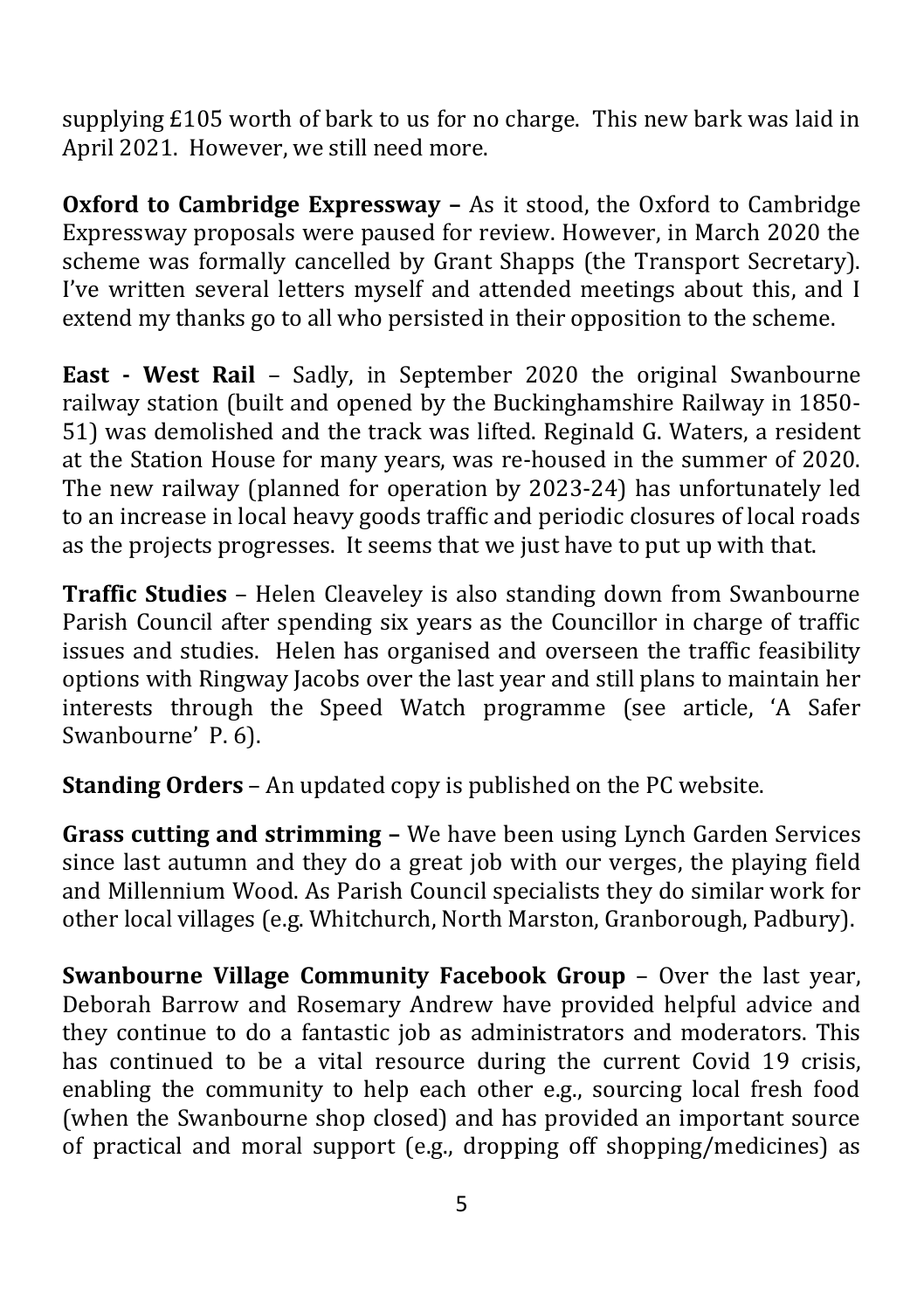well as providing a discussion outlet when so many people feel relatively isolated.

**Finances and Annual Return** - The Annual Return and finances for the 2020-21 year were considered and approved by the Parish Council at a meeting held on 19th May 2021 in Swanbourne Village Hall. A copy of the Annual Return and documentation will be posted on the new Parish Council website soon after it goes live.

**New Website** – A new website is about to be launched and great thanks go to Mike King who is leading this exciting new development. The website will have the same email address as at present which is [www.swanbourneparishcouncil.co.uk](http://www.swanbourneparishcouncil.co.uk/) but will have a totally updated appearance. Each Parish Councillor will have a new unique email address linked to the new website, making them easier to contact.

**Notification of Public Rights (to inspect Parish Council books held by**  the Parish Clerk) - The period agreed is Monday 14<sup>th</sup> June to 23<sup>rd</sup> July 2021. However, the accounts summary, Annual Return etc. will also be published on the Parish Council website.

**Parish Council Transparency** – The Parish Council website follows government transparency guidelines and contains all the Parish Council news and documentation (e.g., agenda and minute records as well as all financial information).

#### **Departing from the Parish Council**

I am now retiring from the PC after 7 years as a Parish Councillor. Helen Cleaveley is retiring after 6 years and Vanda Bennett is retiring after 3 years as Parish Clerk. We are all very grateful to both Helen and Vanda for the fantastic work they have done for Swanbourne. The Parish Clerk vacancy is now advertised on page 8. Clive

#### **A Safer Swanbourne**

*by Helen Cleaveley*

On being asked to write a short piece for the Newsletter, as an outgoing Councillor (after 6 years in the role), it seemed a good time to reflect on speed issues in the village. The PC is acutely aware of the concerns of parishioners, particularly those riding and cycling and has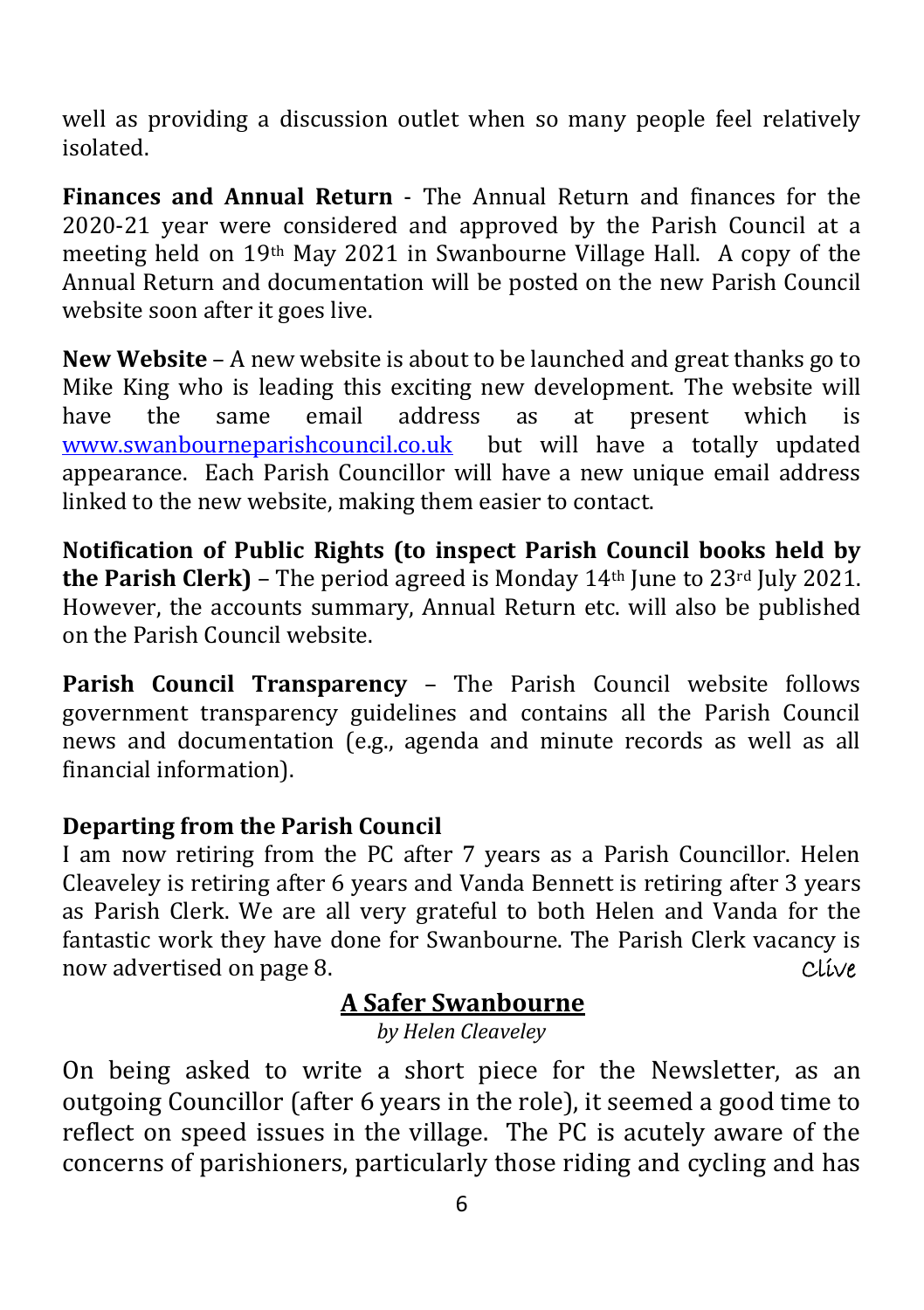over the years instigated - and often paid for - many measures to tackle speeding ("dragons' teeth" road markings, tree planting to obscure sightlines, removal of the central white line, speed indicator warning signs on rotation, voluntary Speed Watch, warning signage, village questionnaire), however the big recent change was the commissioning of the Transport for Bucks Traffic Survey.

This is because it told us clearly where, and what, the issues were and enabled us, armed with data, to continue our campaign for a police speed camera van and to commission a TfB Feasibility Study to assess our options for the worst affected areas. The challenge brought by the Study was that the best option seemed to be build-outs/speed cushions on Mursley Road (where the highest volume and speeds occur), which would reduce speeds to around 25mph and reduce volume by 20%, but at a huge cost (the PC's preferred option was £108,000).

Better news, perhaps, is that Thames Valley Police has finally recognised our concerns (particularly at commuter peaks) and agreed to add us to the rota for the speed camera van.

As a sign-off from me, the COVID-19 lockdown brought quiet roads (that many villagers hadn't seen since the 1970s) but, as restrictions ease, there has been a worrying increase in speeds, due to the still fairly low traffic volume. Please help the PC to keep speeds low and make Swanbourne safer this Summer, by volunteering for Speed Watch and sticking to 30mph, or less, particularly near the playground and wherever children are playing. *Helen*

### **Election results**

The following Swanbourne residents were recently elected to serve as Swanbourne Parish Councillors: - Mike King, Linda Sirett, Deborah Barrow, Rosemary Andrew, Jo Hill, Andrew Wood and David Brooks Wilson, with David also elected Chairman at the PC meeting held on 19th May.

Other Councillor roles are still being finalised. Congratulations go to David, who may be contacted via email.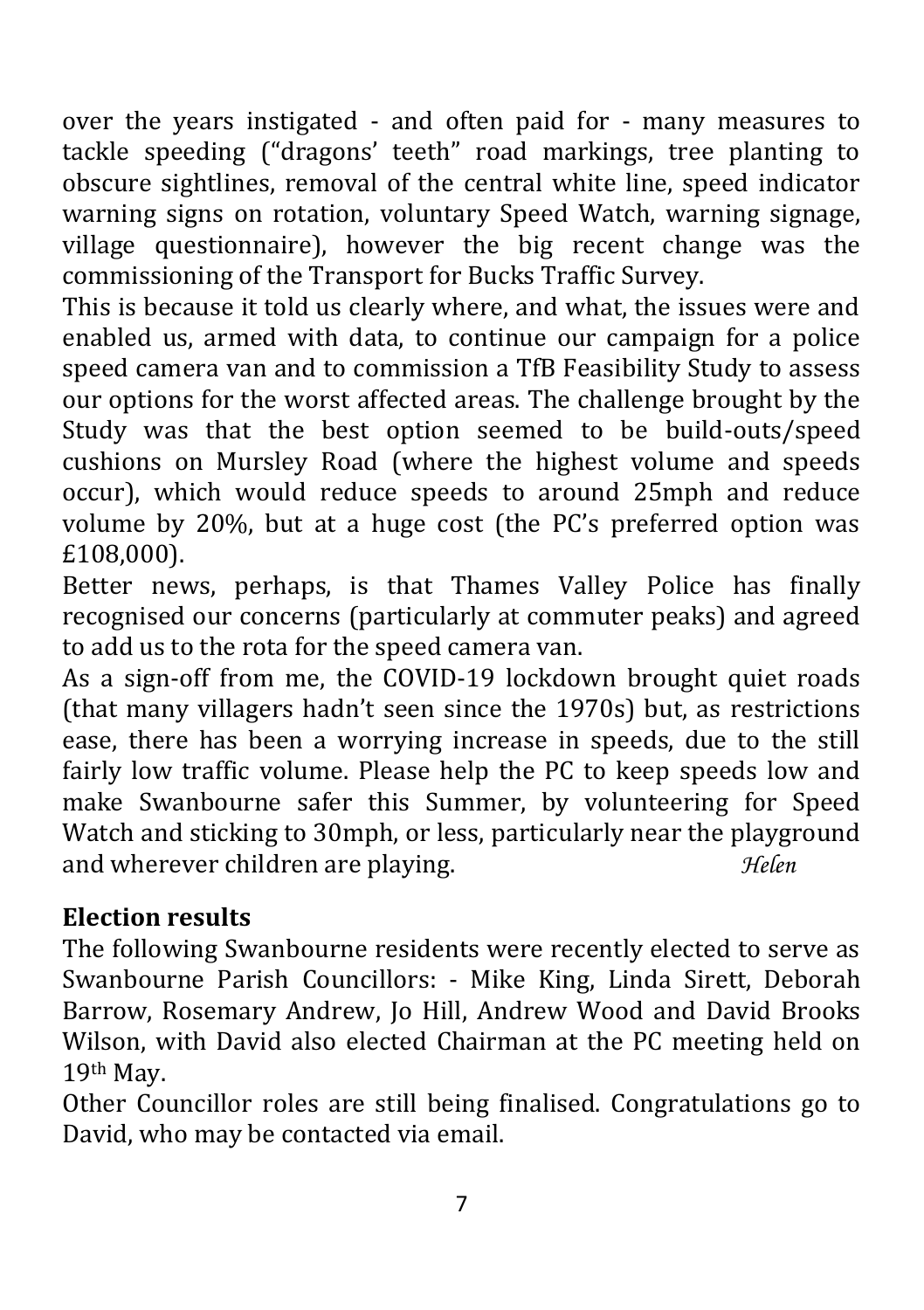#### **Parish Council Meetings**

The next normal meeting is planned for 29th September, to be held at 7.30pm in Swanbourne Village Hall.

# **\*\*\* Job Vacancy – Parish Clerk\*\*\***

We are looking for a special person to help with the Parish Council (PC) administration. As Parish Clerk you will work with and be supported by a friendly team of seven councillors. There are around six meetings to attend a year; apart from those, you will be working from home with great flexibility on when you work, to fit around your other commitments. The Clerk will enjoy the stability and benefits of being an employee of the PC, including the opportunity for training and development to build on existing skills for working in local government. This part time opportunity will be worked over 3 hours a week on average. If interested please email [deborahbarrow@live.com](mailto:deborahbarrow@live.com)

to express your interest and obtain a full job description. Applications should be submitted by Wednesday 2nd June.

#### **Village Planning News**

**21/00359/AOP - Outline planning for a new farmhouse** on land between Buxlow Farm and Christmas Gorse – *Pending*

**21/00554/HPDE** - **12 Ridgeway Cottages** ground floor extension – *Approved (permitted development).*

**21/00614/APP - 12 Ridgeway Cottages, erection of a rear** extension over ground floor extension – *Awaiting decision.*

**21/00740/APP - Nearton End Farm. Single storey front extension, two storey side extension**, remove pitched roof to existing rear single storey and provide flat roof and balcony and front canopy. Demolition of conservatory, (amendment of 20/01358/APP) – *Approved.*

#### **Medical Prescription Deliveries from Winslow Dispensary**

The online system for requesting repeat prescriptions is now through the Evergreen Life system. If there are any queries you may email: - [3whealth.patientaccess@nhs.net](mailto:3whealth.patientaccess@nhs.net)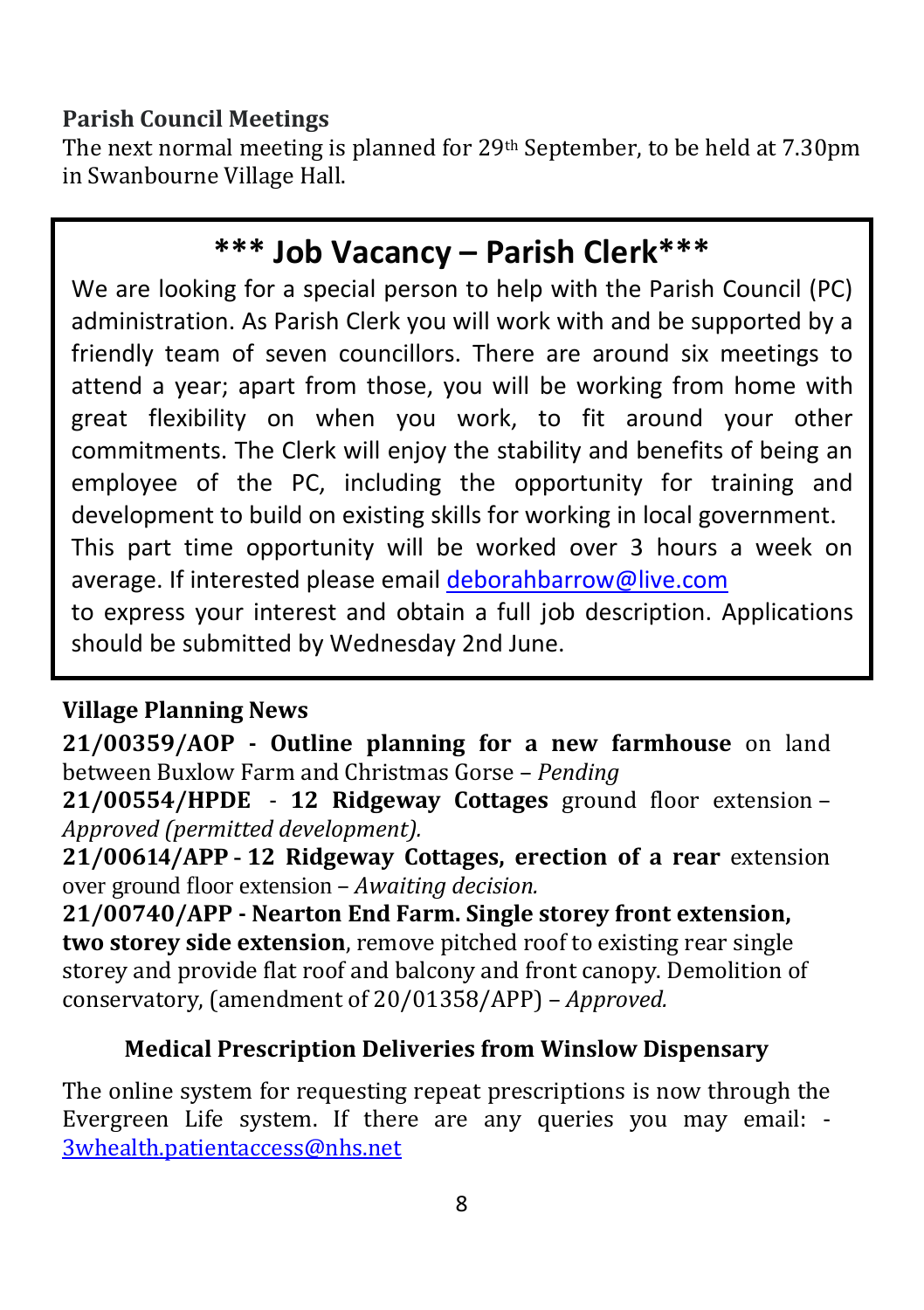Alternatively, you may telephone 713434 to request a repeat or email: [prescriptions.norden@nhs.net](mailto:prescriptions.norden@nhs.net) listing the medication requested.

Norden House maintains a patient delivery service for the over 60s in Swanbourne (except for patients who collect from Lloyds Pharmacy) which is not available if registered at Whitchurch.

#### **ACTIVITIES HELD AT THE VILLAGE HALL**

#### **These are largely suspended due to Covid 19 but the general pattern (when things return back to normal) is as follows: -**

Monday am and pm – Currently available for hire.

Tuesday Yoga classes – Paul Blissett daytime and evening yoga classes are by video conference at the moment – Tel. 680454 or email to:

[paulblissett@hedgelayer.co.uk](mailto:paulblissett@hedgelayer.co.uk)

Wednesday am Pilates – Tel. Phil Nuttridge Tel. 01280 817200

Pm evening preference is offered for PC and SCA meetings.

Thursday am Body Sculpt - Tara Hughes 0787 2449019. Evening pm Giocoso Concert Band; Tel. David Sharp 01908 503461 or emai[l d.sharp@open.ac.uk](mailto:d.sharp@open.ac.uk) Friday am and pm - Currently available for hire.

### **COMMUNITY WEBSITE, EMAIL & TELEPHONE CONTACTS**

**Swanbourne Village Hall –** To make a booking (following Covid 19 rules) please contact Simone on 07582967171 and leave a message – then she will get back to you within 24 hours. The Village Hall Committee

Chairman/Treasurer is now Hugo Gilbert[. hugogilbert@fir-tree.co.uk](mailto:hugogilbert@fir-tree.co.uk) Other Committee members are: Wilma Gilbert and Mo Gray.

#### **Swanbourne Neighbourhood and Countryside Watch**

Email [swanwatch7@gmail.com](mailto:swanwatch7@gmail.com) or tel: - Mo on 720269 or Doody on 728161. **Newsletter Editors: -** Clive and Linda Rodgers. Print costs are funded by Swanbourne Parish Council. Printed by Harlequin Press. Each edition of the Newsletter covers three months.

**Village information via email circulation** *-* Information is circulated by email by Peter Hampton. If new to the village, you may add your name to the list. Notices should be forwarded to Peter at the following email address: [swanbournemail@gmail.com](mailto:swanbournemail@gmail.com)

**Swanbourne Community Association** – Tel. Frankie Fisher (Chair) on 720454. Website: [-www.swanbournecommunityassociation.com](http://www.swanbournecommunityassociation.com/)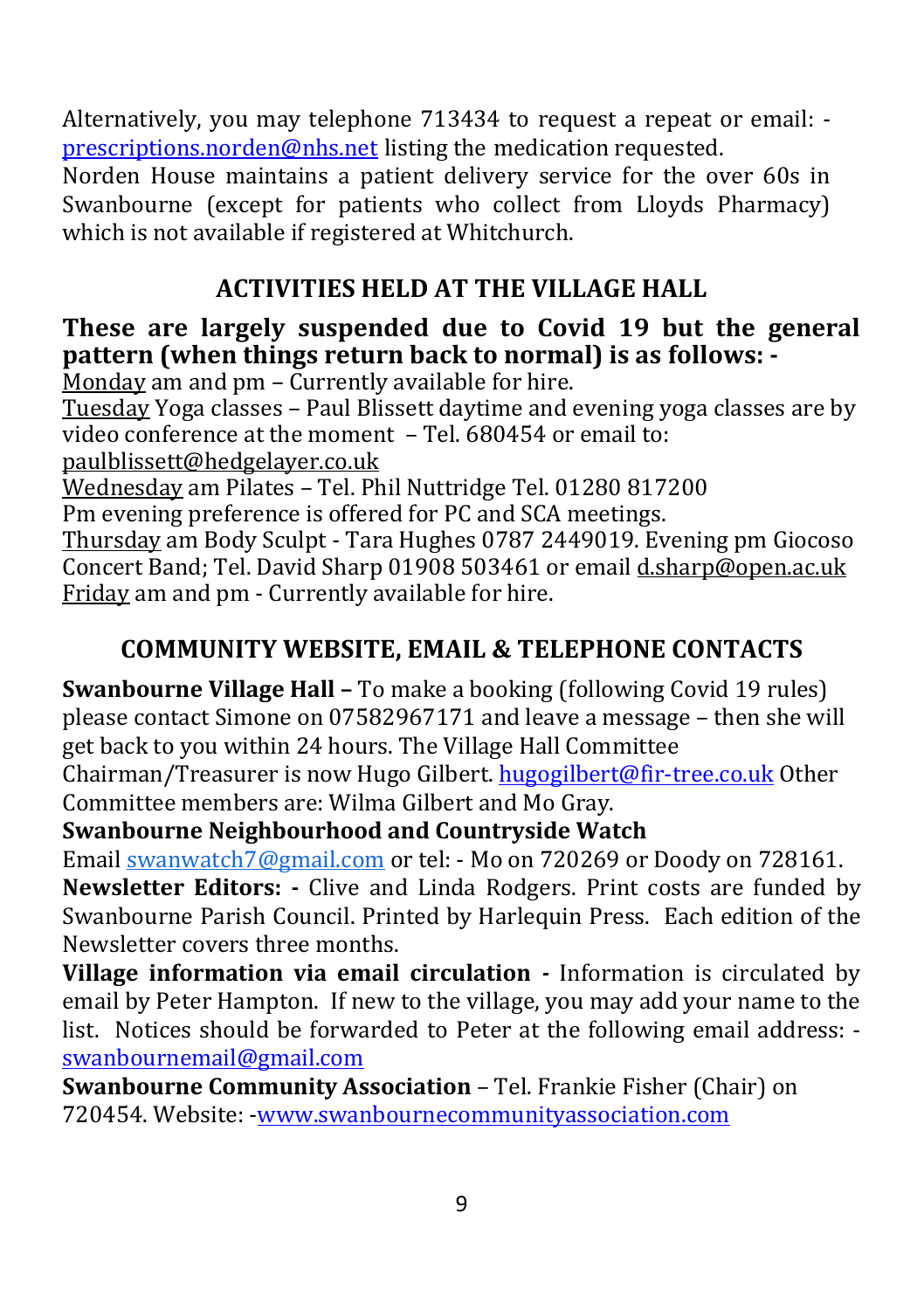**Swanbourne Facebook Village Community Group: -** Administrators: Deborah Barrow and Rosemary Andrew.

<https://www.facebook.com/groups/443602106260000/>

**Swanbourne Estate**- The Estate Manager is Tom Finchett. Tel. 01296- 720256 email[: office@swanbourneestate.co.uk](mailto:office@swanbourneestate.co.uk)

**Swanbourne History Group –** Tel. Ken Harris (Chair) on 720454, email [ken.kelston1@gmail.com](mailto:ken.kelston1@gmail.com) Website: - [www.swanbournehistory.co.uk](http://www.swanbournehistory.co.uk/)

**The Shop and Post Office –** Jean-Claude and Julie Blanc are new proprietors. The store is open from 8.30am to 6pm on Monday to Friday and from 8.30am to 12.30pm on Saturdays. [swanbourne.store@gmail.com](mailto:swanbourne.store@gmail.com)

**Betsey Wynne Pub -** [www.thebetseywynne.co.uk](http://www.thebetseywynne.co.uk/) Tel. 720825.

**Swanbourne Parish Council** – Parish Clerk (Vanda Bennett) Tel. 728392. Website: [www.swanbourneparishcouncil.co.uk](http://www.swanbourneparishcouncil.co.uk/)

**Play Out Swanbourne** - Ellie Markland Tel. 720454, Website: -

[www.facebook.com/playoutswanbourne](http://www.facebook.com/playoutswanbourne)

**Playing Fields –** Please contact the Parish Council.

**Swanbourne Burial Authority –** Swanbourne Churchwarden, tel. David Blunt 720397 email: [david.blunt@hart-house.net](mailto:david.blunt@hart-house.net)

**Winslow Community Bus** - Tel. 01296 715786. Normally, you can get the Community Bus in Winslow any Friday or Saturday morning at 9.15am to get to Aylesbury for just after 10 o'clock – dropping off by Sainsbury's or the bus station, then return 12.15pm depart from bus station (+ High St pick up on a Friday). All for free with a bus pass.

**The Village Hall** will be fully open for business from the 21<sup>st</sup> June subject to government regulations. *Hugo*

#### **NEWSPAPER & MAGAZINE DELIVERIES**

Get newspapers and/or magazines delivered in the morning to your home anywhere in Swanbourne! Wedelivernews.com ltd. is based at 52, High St., Winslow. If you wish to go on their delivery list, phone or text Sue on 07834902196 or email [info@wedelivernews.com](mailto:info@wedelivernews.com)

*SCA Afternoon teas have resumed in the VH*

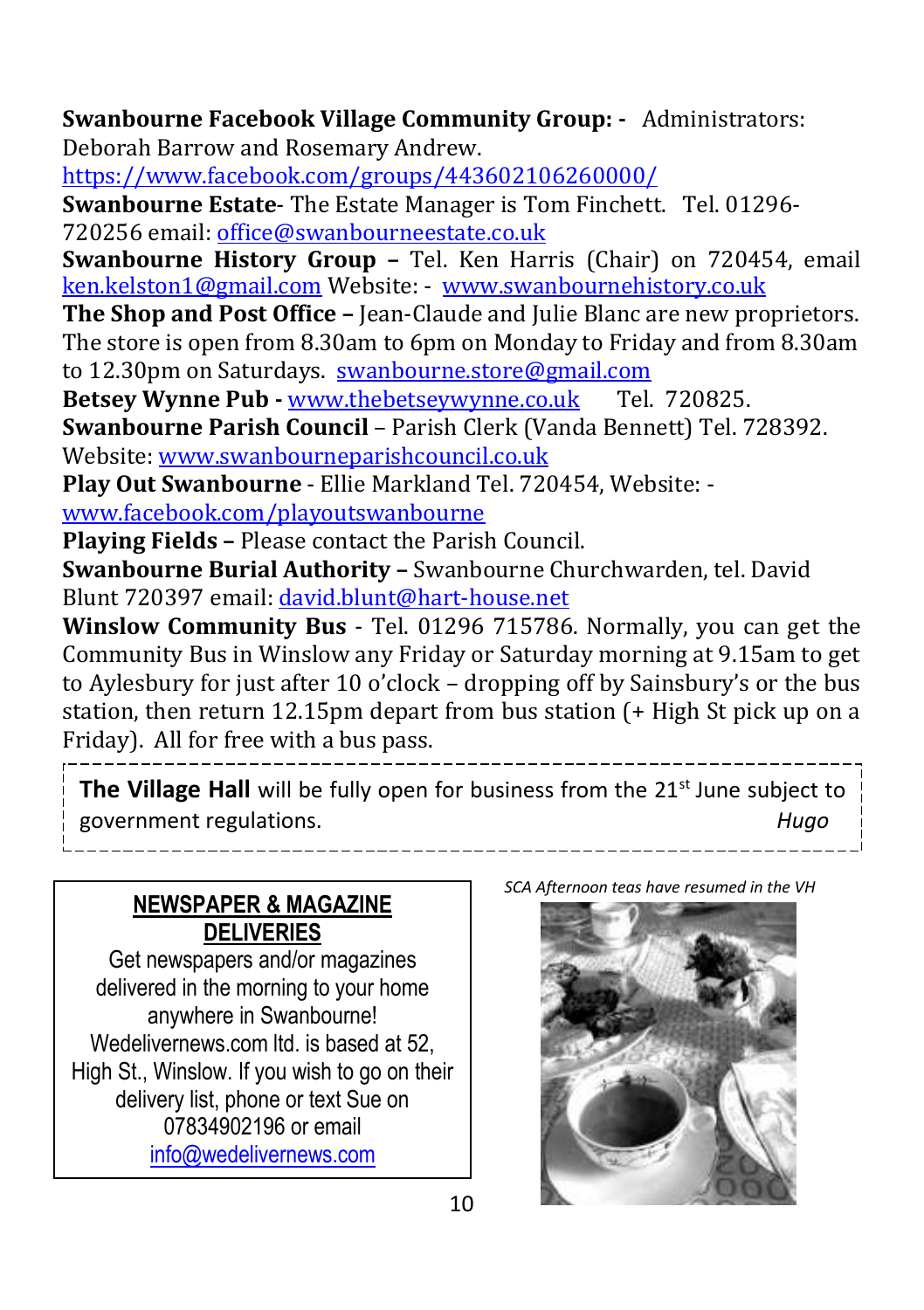# **Doggy Diaries** June-Aug 2021

Hello Swanbourne….….and Welcome Back to a life when we can see each other again! I don't know about you, but I feel as though I am on a roller coaster with ground rush – life is picking up again so quickly and there is an awful lot to take in. I am wearing my purple jacket again, and we are out and about. I thought it would be a bit more gradual but nope…. I have been busy. It's just as well I like car journeys, and meeting people, and my 'meals on wheels', and walking, and sitting quietly, and sitting quietly some more  $-$  actually it's quite simple; I just like being with Ma and her treat bag. I have had to work hard though. There is so much I have to focus on, and even more that I have to ignore – smells, sounds, moving things, people, weather, puddles, food…. I'm doing well but I have been exhausted (so has Ma!).

My absolute favourite times are in Swanbourne. Have you been out much yet? We have been to The Betsey for breakfast, a cup of tea and a snack in the evening, and for the biscuits (to my canine friends – they have new biscuits, and they are *g-o-o-d*; you must go try and try them). The Village tea was fun too - so many of my two-legged friends were there, and the cakes looked delicious (but only for humans, sadly). I am as busy at home as ever of course. Over the last couple of months, I have taught myself to listen out for the phone and to take it to Ma when it rings, not just to get it when she asks me to  $-1$  am very proud of me, and so is Ma. Something else that is good is that everyone is out and about

more not just Ma and me, so we are seeing our friends again, and having doggy play-dates and meeting new people too - which I love.

Have a wonderful summer.

Please go carefully, and look after each other - as always  $\odot$ 

With love to you all,

Barry xx



*Barry joins the Bowen-Hill family WhatsApp group……* 

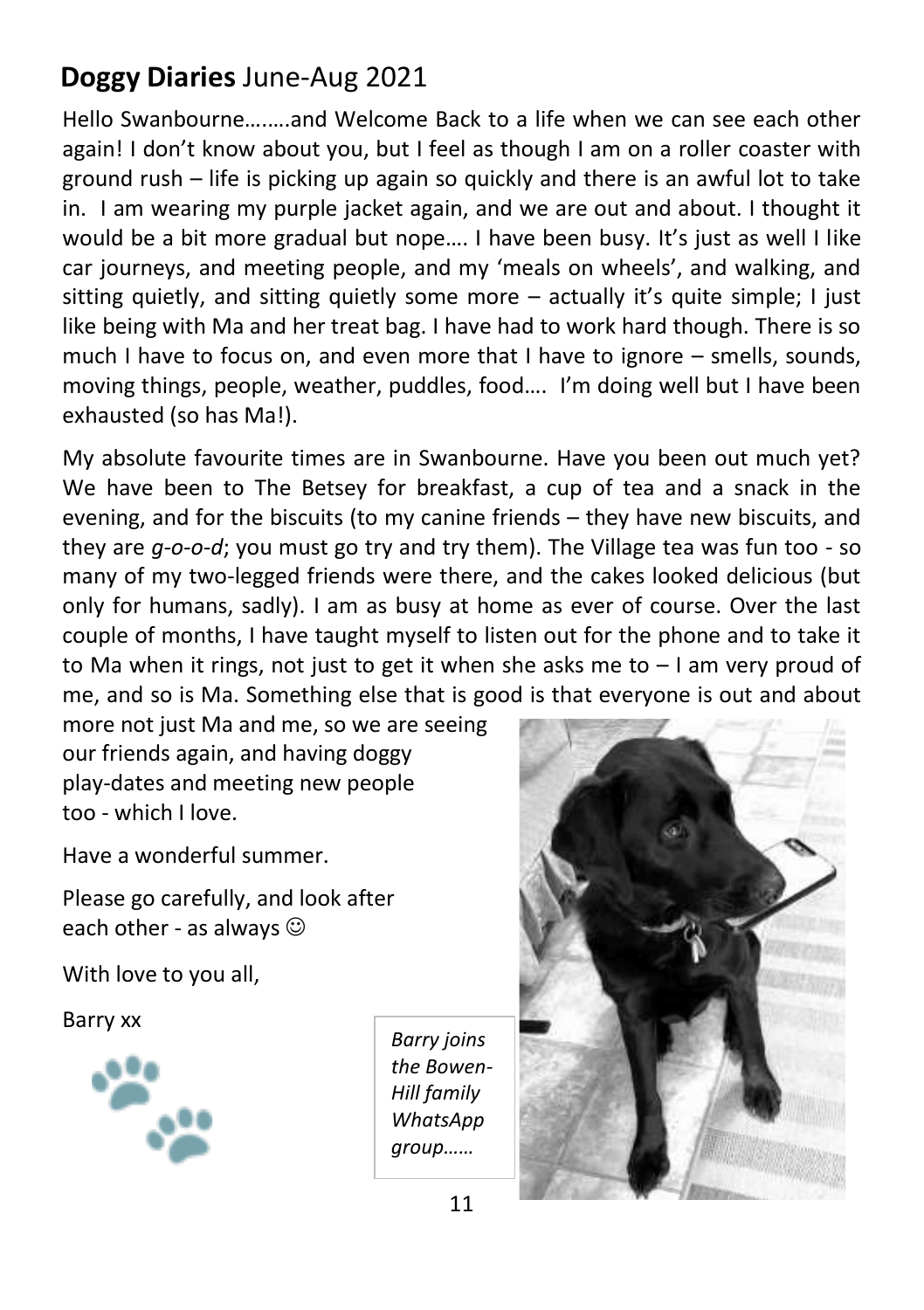#### **Swanbourne History Group**

While it has not been possible to organise any public meetings about the village history during the last year, our delving into village history has continued.

One recent item in the Guardian newspaper that mentioned a former resident of Swanbourne was the obituary of **Patricia Brown**, who was a member of the Bartley family who lived at 11 Mursley Road (known as **'The Cottage'**) during the Second World War. Her father had been a High Court Judge in the Indian Civil Service, and Patricia had been born in Dhaka in 1917, the first of four children born there. On her father's retirement, the family returned to Britain, finding a home in Swanbourne. Patricia, who was already fluent in French and German, went on to gain a place at Oxford to study PPE, but was at home at the beginning of WW2 when a woman working in the secret code-breaking unit at Bletchley Park was billeted with them, and discovered Patricia's fluency in German. A place was soon found for her in the section which was decoding messages sent by the German diplomatic service, and in time, Patricia helped make a significant breakthrough in breaking the code known as Floradora. She went on to become head of the German Diplomatic section when it moved to London, and after the war, joined the Foreign Office. Mention was made in her obituary about the fact that she shared a flat with the actor **Deborah Kerr** in London, and we were able to point out to the Guardian that this relationship had come about through her younger brother, **Tony Bartley**, the WW2 fighter ace, who had met Deborah through his involvement with the film industry and had married her in 1945. Patricia herself lived to be 103, and her funeral service in February was held in Ely Cathedral, though sadly, only a few family members were able to be present to celebrate the life of a remarkable woman.

This is just one of the interesting stories that can be told about people and places around the village. Much of this can be found on the village history website, but we also offer **Village History Walks** to all who are interested. Rather

than set up dates and times for these walks, we would ask anyone who wants to learn more to contact me on (01296) 720454 or emai[l ken.kelston1@gmail.com](mailto:ken.kelston1@gmail.com) to arrange a suitable day/time for either myself or Clive Rodgers to take you on one of two separate walks which look at different historical times and places around the village.

Ken Harris

*Right – A drawing of Anthony Bartley from Swanbourne in 1940*



[www.swanbournehistory.co.uk](http://www.swanbournehistory.co.uk/)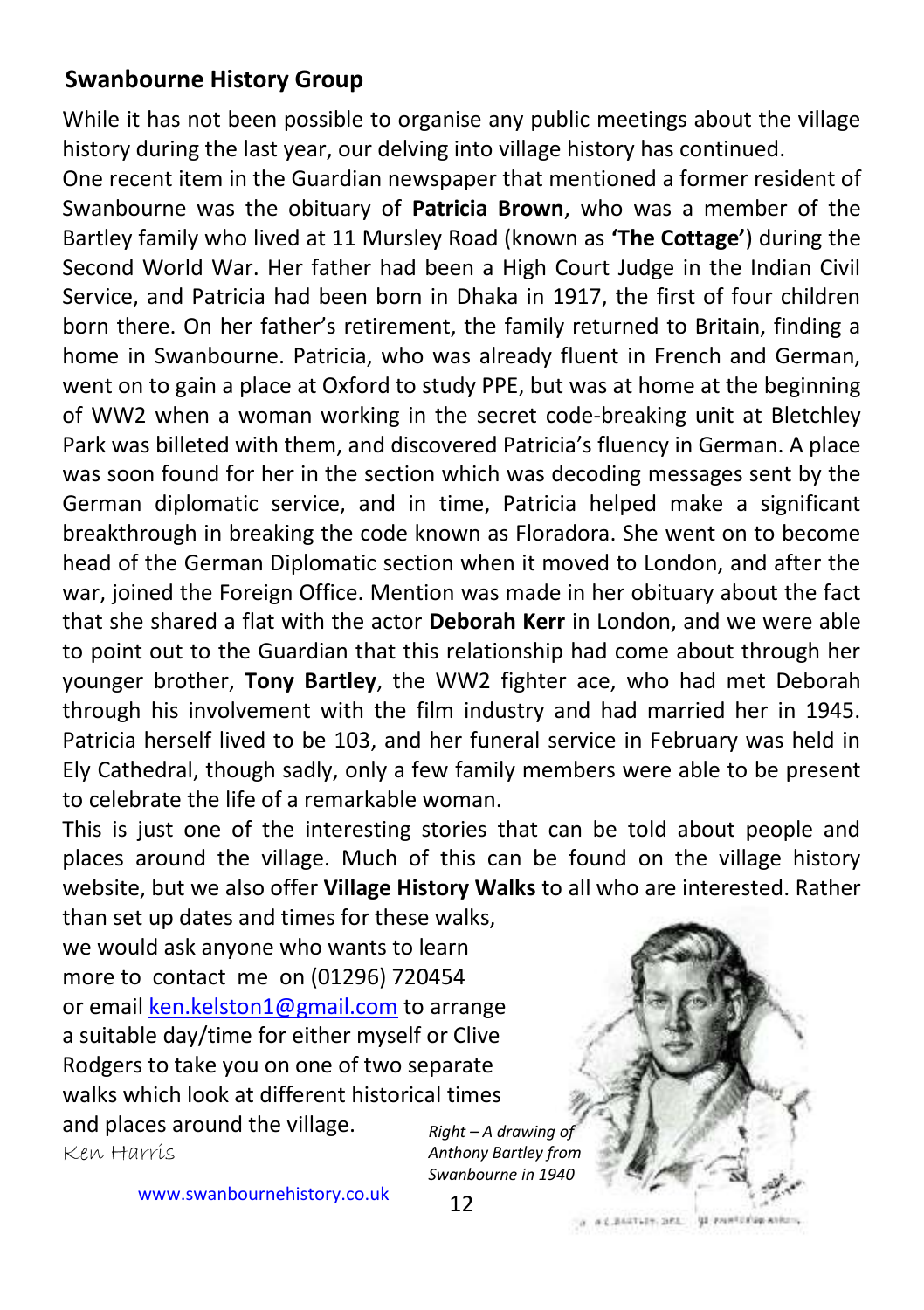#### **Seven Years as a Parish Councillor**

It was March/April in 2014 when I first became a member of Swanbourne Parish Council. I quietly sat through the meetings of 2014 to observe and understand exactly how it operated.

Based on long-standing interests, I took on looking after Swanbourne's planning applications, but as the way Swanbourne PC worked appeared to be very old fashioned, I also wanted to update and modernise wherever possible.

**2015-19** As Vice Chairman I established the first Parish Council website which was loosely based on the history website that I was already managing.

I trained in a new Parish Clerk to follow the local authority recommended method of recording minutes. With the help of my accountant wife, I upgraded accounting procedures from payments and receipts to income and expenditure and improved our use of Excel spreadsheets.

There was an overgrown spinney behind the War Memorial, all originally gifted to the Parish Council in 1920, and we worked with the SCA Committee to establish a new Memorial Garden.

By the end of 2016, government Transparency Guidelines and the Code of Conduct for Councillors had both been agreed and implemented. In banking, I wanted to switch the PC from reliance on old fashioned cheques to internet banking, and this was fully implemented in 2018.

**2019-21** As Chairman I implemented a Parish Councillor action points system from May 2019. Since October 2019 our communications with the public have flowed much better via our newly established Facebook Community pages where I often answer direct questions from the public. I've also used the Newsletter to better inform the public of key PC decisions and have strengthened contacts with neighbouring Parish Councils. Our first ever Standing Orders were approved by the Parish Council in 2020.

Close liaison with BCC Passenger Transport helped to fast track my plans for the installation of two new wooden bus shelters (the first in Swanbourne's history) which were purpose built to our own design. Both were fully implemented by 2020.

By 2021, in response to the long-standing problem of the deterioration of New Walk, I project managed all aspects of the resurfacing and its extension to the second bus shelter, which was completed by the end of April 2021.

As I walk away from the Parish Council in favour of projects outside the village, I feel proud to have made a difference. I plan to continue as an SCA Committee member and Webmaster for the history website and will still be Swanbourne Newsletter coeditor. *Clive*

**Swanbourne Community Association** (SCA) is pleased to announce the following donations: - To the Parish Council towards the re-surfacing New Walk £150. To the Parochial Church Council toward cemetery upkeep £150. To the Village Hall Committee towards VH costs £100.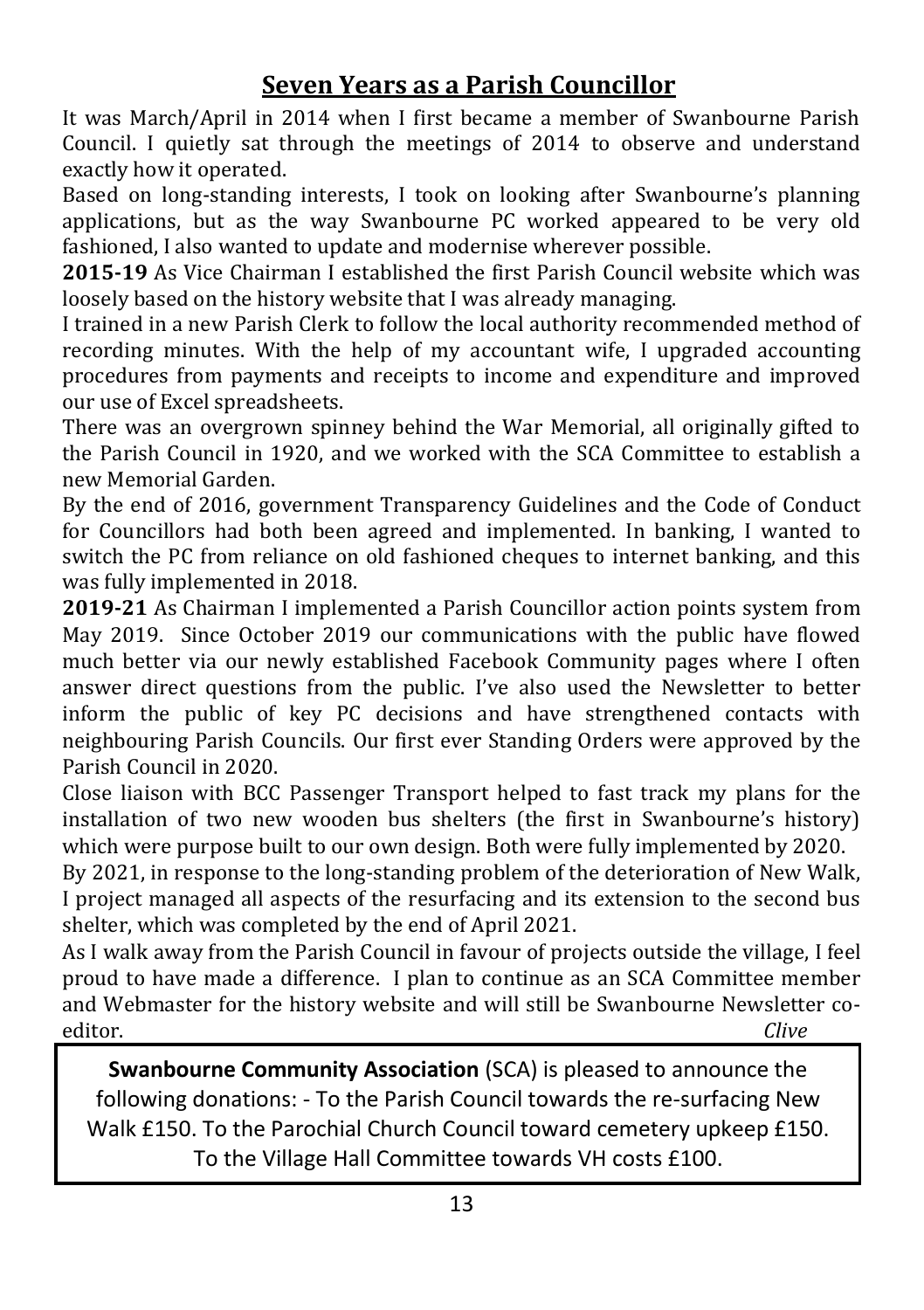# **SWANBOURNE'S SUMMER REFUSE COLLECTION DATES**

| Date                              | Food waste        | <b>Recycling Bin</b> | Waste Bin         | Garden waste      |
|-----------------------------------|-------------------|----------------------|-------------------|-------------------|
| Tuesday May 25 COLLECTION         |                   | <b>COLLECTION</b>    | No Collection     | <b>COLLECTION</b> |
| Tuesday June 02 COLLECTION        |                   | No Collection        | <b>COLLECTION</b> | No Collection     |
| <b>Tuesday June 08 COLLECTION</b> |                   | <b>COLLECTION</b>    | No Collection     | <b>COLLECTION</b> |
| <b>Tuesday June 15 COLLECTION</b> |                   | No Collection        | <b>COLLECTION</b> | No Collection     |
| Tuesday June 22 COLLECTION        |                   | <b>COLLECTION</b>    | No Collection     | <b>COLLECTION</b> |
| <b>Tuesday June 29 COLLECTION</b> |                   | No Collection        | <b>COLLECTION</b> | No Collection     |
| Tuesday July 06 COLLECTION        |                   | <b>COLLECTION</b>    | No Collection     | <b>COLLECTION</b> |
| Tuesday July 13 COLLECTION        |                   | No Collection        | <b>COLLECTION</b> | No Collection     |
| Tuesday July 20                   | <b>COLLECTION</b> | <b>COLLECTION</b>    | No Collection     | <b>COLLECTION</b> |
| Tuesday July 27                   | <b>COLLECTION</b> | No Collection        | <b>COLLECTION</b> | No Collection     |
| Tuesday Aug 03                    | <b>COLLECTION</b> | <b>COLLECTION</b>    | No Collection     | <b>COLLECTION</b> |
| Tuesday Aug 10                    | <b>COLLECTION</b> | No Collection        | <b>COLLECTION</b> | No Collection     |
| Tuesday Aug 17                    | <b>COLLECTION</b> | <b>COLLECTION</b>    | No Collection     | <b>COLLECTION</b> |

#### **Swanbourne Sports Day**

Many of you will know that this annual event was held regularly many years ago, and was recently revived by the SCA. Unfortunately, it could not be held last year, but we are planning, Covid willing, to hold one in the playing field this year on the afternoon of **Saturday 17th July**. It will be an afternoon of fun with races for all ages. If anyone is able to help organise the races, refreshments, etc., this year, do let me know. I need some help! Frankie Fisher, tel: (01296) 720454 or [frankie.kelston@gmail.com](mailto:frankie.kelston@gmail.com)

#### **Swanbourne Cricket Matches**

Two Swanbourne cricket matches are due to take place on these dates: (1) Sunday 4th July at Mursley (2) Sunday 18th July at Drayton Parslow Anybody who would like to play or be involved, please contact Ashley Sherwood on 07545 247927 or at:- [ash.sherwood15@gmail.com](mailto:ash.sherwood15@gmail.com)

**SCA Fund Raising Plans – The Swanbourne Lottery will be revived by the SCA later** this year. Details to follow this summer. In addition, the SCA is planning a quiz with a fish and chip supper (probably in October) and the production of village Christmas cards.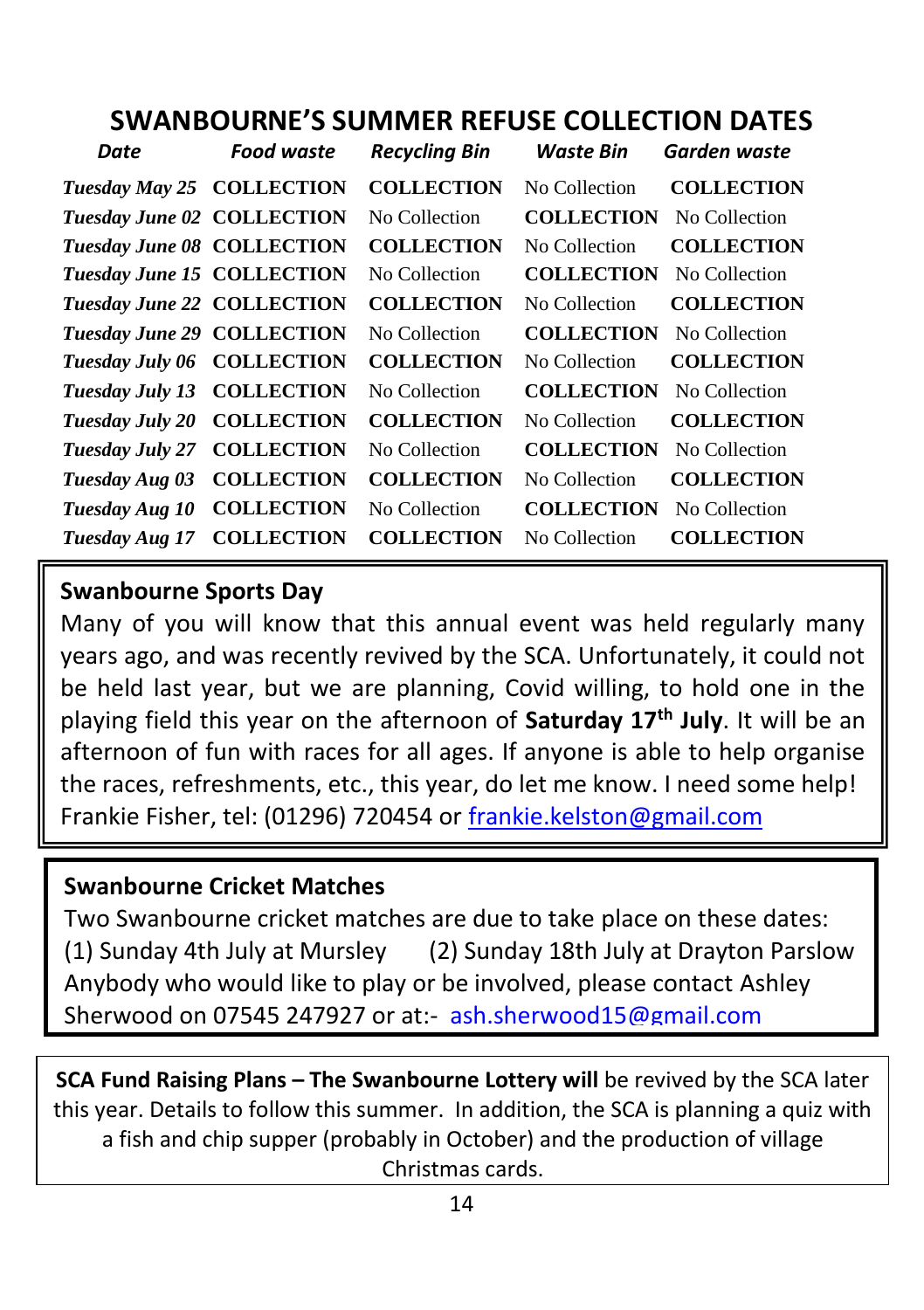# **Swanbourne Litter Pick**

The Parish Council are looking for volunteers to join our first Litter Pick taking place on Saturday 5th June between 10am and 12 pm. High vis jackets and litter grabbers will be available from outside the village shop between those hours, on a first come, first served basis.

Gloves cannot be provided because of Covid restrictions, but please use your own.

Children are very welcome and encouraged to join in, but they are the responsibility of their parents or adult carer.



Please join us, this is the start of our campaign to make Swanbourne a 'Better Kept Village'.

#### *Rosemary and Deborah*

### **Swanbourne Village Store and Post Office**

At the time of writing, Julie and Jean-Claude have been with us for seven weeks and thing are going really well. The shop is full of lots of new stock. The *Plat du Jour* take away meals are delicious and very popular. Residents are very happy! The store is open from 8.30am to 6pm on Monday to Friday and from 8.30am to 12.30pm on Saturdays.





*We are pleased to announce that, with effect from Tuesday 25th May 2021, the new Post Office opening hours will be 0900 to 1300 daily - Monday to Saturday. This will enable the Village Store and Post Office to continue providing service to the community. Julie et Jean-Claude*